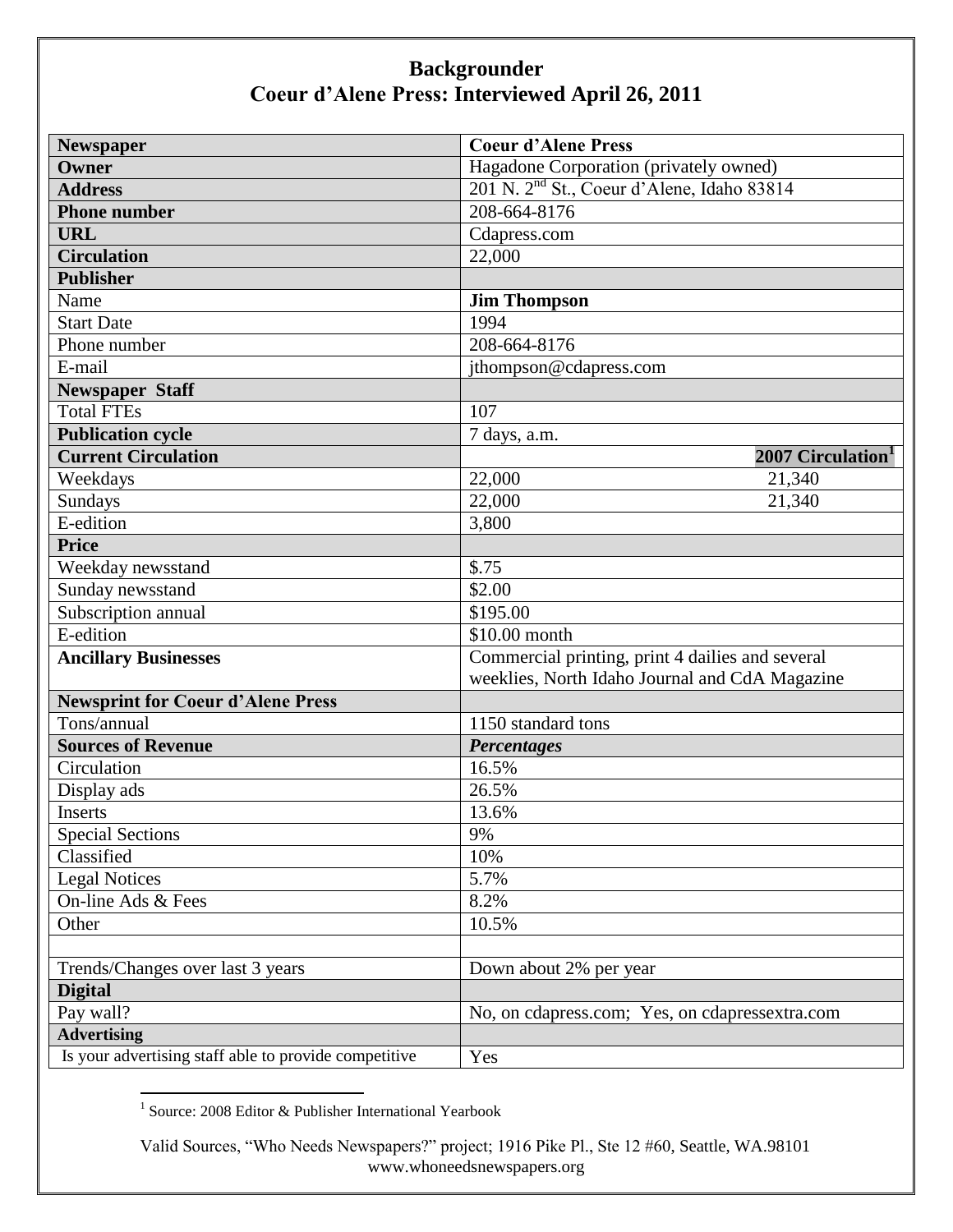| digital services to merchants?                                                                                                                                                                                                                                                                                                                                                                  |                                                                                                                                                                                                                                                        |
|-------------------------------------------------------------------------------------------------------------------------------------------------------------------------------------------------------------------------------------------------------------------------------------------------------------------------------------------------------------------------------------------------|--------------------------------------------------------------------------------------------------------------------------------------------------------------------------------------------------------------------------------------------------------|
| Do you use "real time" ads?                                                                                                                                                                                                                                                                                                                                                                     | Yes                                                                                                                                                                                                                                                    |
| Does your advertising department sell "digital services"                                                                                                                                                                                                                                                                                                                                        | Yes                                                                                                                                                                                                                                                    |
| such as helping merchants with website production?                                                                                                                                                                                                                                                                                                                                              |                                                                                                                                                                                                                                                        |
| Does your ad department sell electronic coupons or other                                                                                                                                                                                                                                                                                                                                        | Yes                                                                                                                                                                                                                                                    |
| modern digital products?                                                                                                                                                                                                                                                                                                                                                                        |                                                                                                                                                                                                                                                        |
| Other?                                                                                                                                                                                                                                                                                                                                                                                          |                                                                                                                                                                                                                                                        |
| Do you generate revenue in partnership with outside                                                                                                                                                                                                                                                                                                                                             | N <sub>o</sub>                                                                                                                                                                                                                                         |
| digital vendors such as Yahoo? If so, who are they?                                                                                                                                                                                                                                                                                                                                             |                                                                                                                                                                                                                                                        |
| <b>Managing Editor</b>                                                                                                                                                                                                                                                                                                                                                                          |                                                                                                                                                                                                                                                        |
| Name                                                                                                                                                                                                                                                                                                                                                                                            | <b>Mike Patrick</b>                                                                                                                                                                                                                                    |
|                                                                                                                                                                                                                                                                                                                                                                                                 |                                                                                                                                                                                                                                                        |
|                                                                                                                                                                                                                                                                                                                                                                                                 |                                                                                                                                                                                                                                                        |
|                                                                                                                                                                                                                                                                                                                                                                                                 | mpatrick@cdapress.com                                                                                                                                                                                                                                  |
|                                                                                                                                                                                                                                                                                                                                                                                                 |                                                                                                                                                                                                                                                        |
|                                                                                                                                                                                                                                                                                                                                                                                                 | 18                                                                                                                                                                                                                                                     |
| Reporters                                                                                                                                                                                                                                                                                                                                                                                       | 5                                                                                                                                                                                                                                                      |
| Editors                                                                                                                                                                                                                                                                                                                                                                                         | 3                                                                                                                                                                                                                                                      |
| Photo                                                                                                                                                                                                                                                                                                                                                                                           | $\overline{2}$                                                                                                                                                                                                                                         |
| Web Editor                                                                                                                                                                                                                                                                                                                                                                                      | no                                                                                                                                                                                                                                                     |
| Other:                                                                                                                                                                                                                                                                                                                                                                                          |                                                                                                                                                                                                                                                        |
|                                                                                                                                                                                                                                                                                                                                                                                                 |                                                                                                                                                                                                                                                        |
| <b>Bureaus</b>                                                                                                                                                                                                                                                                                                                                                                                  |                                                                                                                                                                                                                                                        |
| Coverage                                                                                                                                                                                                                                                                                                                                                                                        | More than 50% of their time                                                                                                                                                                                                                            |
|                                                                                                                                                                                                                                                                                                                                                                                                 | Yes                                                                                                                                                                                                                                                    |
| Courts                                                                                                                                                                                                                                                                                                                                                                                          | Yes                                                                                                                                                                                                                                                    |
| Public safety                                                                                                                                                                                                                                                                                                                                                                                   | Yes                                                                                                                                                                                                                                                    |
|                                                                                                                                                                                                                                                                                                                                                                                                 | Yes                                                                                                                                                                                                                                                    |
| School Board                                                                                                                                                                                                                                                                                                                                                                                    | Yes                                                                                                                                                                                                                                                    |
| <b>Business</b>                                                                                                                                                                                                                                                                                                                                                                                 |                                                                                                                                                                                                                                                        |
|                                                                                                                                                                                                                                                                                                                                                                                                 |                                                                                                                                                                                                                                                        |
|                                                                                                                                                                                                                                                                                                                                                                                                 |                                                                                                                                                                                                                                                        |
|                                                                                                                                                                                                                                                                                                                                                                                                 |                                                                                                                                                                                                                                                        |
|                                                                                                                                                                                                                                                                                                                                                                                                 |                                                                                                                                                                                                                                                        |
|                                                                                                                                                                                                                                                                                                                                                                                                 |                                                                                                                                                                                                                                                        |
|                                                                                                                                                                                                                                                                                                                                                                                                 |                                                                                                                                                                                                                                                        |
|                                                                                                                                                                                                                                                                                                                                                                                                 |                                                                                                                                                                                                                                                        |
|                                                                                                                                                                                                                                                                                                                                                                                                 |                                                                                                                                                                                                                                                        |
|                                                                                                                                                                                                                                                                                                                                                                                                 |                                                                                                                                                                                                                                                        |
|                                                                                                                                                                                                                                                                                                                                                                                                 |                                                                                                                                                                                                                                                        |
|                                                                                                                                                                                                                                                                                                                                                                                                 |                                                                                                                                                                                                                                                        |
|                                                                                                                                                                                                                                                                                                                                                                                                 |                                                                                                                                                                                                                                                        |
|                                                                                                                                                                                                                                                                                                                                                                                                 |                                                                                                                                                                                                                                                        |
|                                                                                                                                                                                                                                                                                                                                                                                                 |                                                                                                                                                                                                                                                        |
|                                                                                                                                                                                                                                                                                                                                                                                                 |                                                                                                                                                                                                                                                        |
| Start date<br>Phone number<br>E-mail<br><b>News Staff</b><br><b>Total FTE</b><br>Local government<br>County government<br><b>Sports</b><br>Entertainment & arts<br>Environment<br>Health care<br>Other?<br>Do you assess online news content?<br>Number of sources?<br>Writing or visual journalism impact?<br>Most emailed?<br>Other:<br><b>Online Director</b><br>Name<br>Start date<br>Phone | 10/2001<br>208-664-0227<br>Yes<br>Yes<br>Special sections editor and ad dept.<br>As needed<br>Yes<br>N <sub>o</sub><br>Try to pick up trends. Most interactivity is in print<br>letters to the editor<br><b>Mike Alexander</b><br>2005<br>208-651-5606 |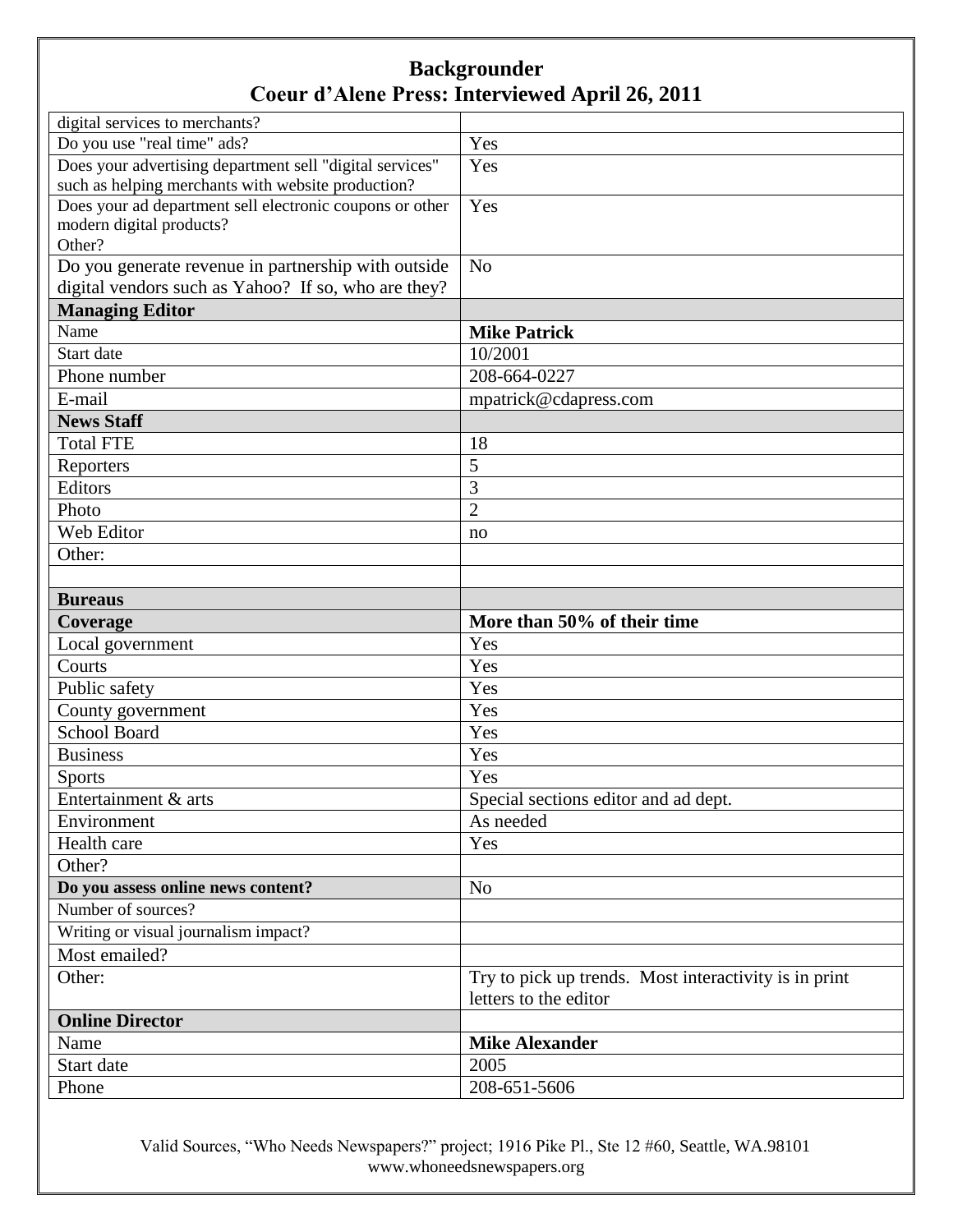| E-Mail                                                | malexander@cdapress.com                             |
|-------------------------------------------------------|-----------------------------------------------------|
| Website start date                                    | 2000                                                |
| <b>Digital News Staff</b>                             |                                                     |
| Size?                                                 | 2, plus 2 sales people                              |
| Sufficient?                                           |                                                     |
| IT Staff (If separate)                                | Provided by corporate                               |
| Nature of support                                     | Internet and WSI Media One company provides service |
|                                                       | to create and maintain customers' websites          |
| Size?                                                 |                                                     |
| Sufficient?                                           |                                                     |
| Capabilities                                          |                                                     |
| Web platform software?                                | Town News "Blox"                                    |
| Content management system: software?                  | Town News "Blox"                                    |
| Do your organization staff members write code?        | Yes                                                 |
| Number of coders?                                     | one                                                 |
| Can you change web platform - coding,                 | Blox relatively easy to change                      |
| architecture, software -- at least once a month? Do   |                                                     |
| you?                                                  |                                                     |
| Can you add new functionality promptly as it          |                                                     |
| becomes available?                                    |                                                     |
| Digital Tools utilized                                |                                                     |
| Crowd sourcing?                                       |                                                     |
| Data visualization?                                   |                                                     |
| Investigative reporting?                              |                                                     |
| Documentary video?                                    |                                                     |
| Any other kinds of digital tools being used? If so,   |                                                     |
| what?                                                 |                                                     |
| Social Media                                          |                                                     |
| Cite social media used:                               | Facebook # Friends?                                 |
|                                                       | Twitter                                             |
|                                                       | Etc.                                                |
| To what extent is your newspaper connected to         |                                                     |
| people through social media?                          |                                                     |
| What is the overall organizational commitment to      |                                                     |
| collecting, creating, shaping and delivering all your |                                                     |
| news/information products through these digital       |                                                     |
| channels?                                             |                                                     |
| Advertising                                           |                                                     |
| Is your advertising staff able to provide competitive |                                                     |
| digital services to merchants?                        |                                                     |
| Do you sell "real time" ads?                          |                                                     |
| Does your advertising department sell "digital"       |                                                     |
| services" such as helping merchants with website      |                                                     |
| production?                                           |                                                     |
| Does your ad department sell electronic coupons or    |                                                     |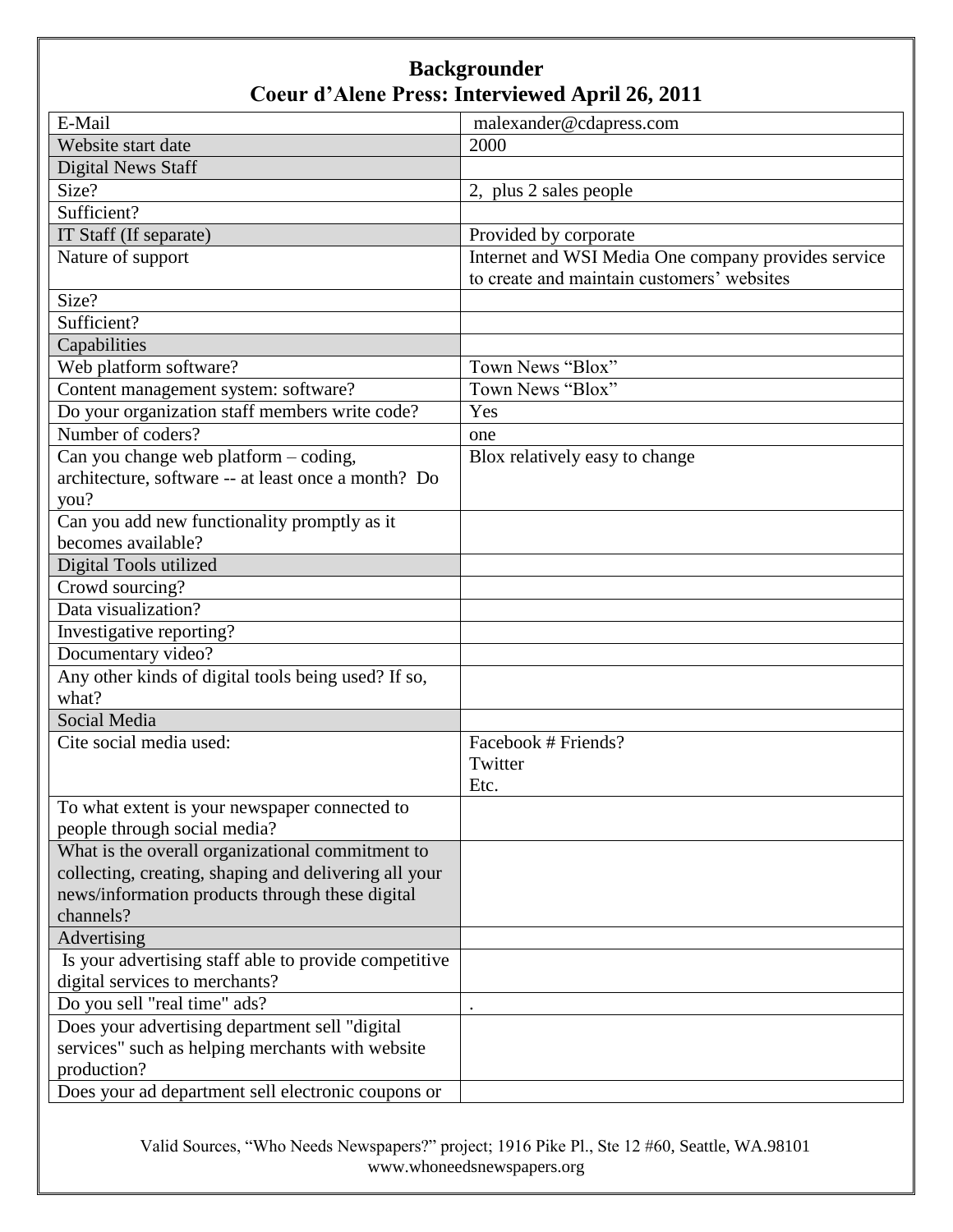| other modern digital products? Which ones?          |                                                 |
|-----------------------------------------------------|-------------------------------------------------|
| Assessment                                          | How do you assess your digital news/information |
|                                                     | products?                                       |
| Number of Page-views/month?                         |                                                 |
| Number of Monthly uniques?                          |                                                 |
| Revenue/month?                                      |                                                 |
| Cite other metrics you use?                         | Time on site? Source of visitors? Etc.          |
| Do you assess news content?                         |                                                 |
| Most e-mailed stories?                              |                                                 |
| Number of sources?                                  |                                                 |
| Writing or visual journalism impact?                |                                                 |
| Other?                                              |                                                 |
| How is data shared with news staff?                 |                                                 |
|                                                     |                                                 |
| Editing                                             |                                                 |
| How are web stories edited? Are there different     |                                                 |
| procedures (layers of editing) for web vs. print    |                                                 |
| products?                                           |                                                 |
| Do you use AP Style in your digital news products?  |                                                 |
| Revenue                                             |                                                 |
| Do you generate revenue in partnership with outside |                                                 |
| digital vendors such as Yahoo? If so, who are they? |                                                 |
| Do you charge for any digital news products?        |                                                 |
| Which products and how much?                        |                                                 |
| <b>Digital Delivery Systems</b>                     | What delivery systems do you employ?            |
| E-edition? (Software used?)                         |                                                 |
| Generic mobile apps software? Name it please.       |                                                 |
| Smart Phone - apps                                  | Yes/No? Under development? Target date?         |
| -- iPhone                                           |                                                 |
| -- Android                                          |                                                 |
| -- Blackberry                                       |                                                 |
| -- Palm                                             |                                                 |
| -- Other?                                           |                                                 |
| <b>Tablets</b>                                      |                                                 |
| -- iPad                                             |                                                 |
| -- Other                                            |                                                 |
| Kindle                                              |                                                 |
| Any other systems?                                  |                                                 |
|                                                     |                                                 |
| Knowledge products                                  |                                                 |
| Do you offer "knowledge products," such as books,   |                                                 |
| magazines, and television or radio programs in      |                                                 |
| addition to the core daily paper? If so, what       |                                                 |
| products?                                           |                                                 |
| Is there a central digital content pool from which  |                                                 |